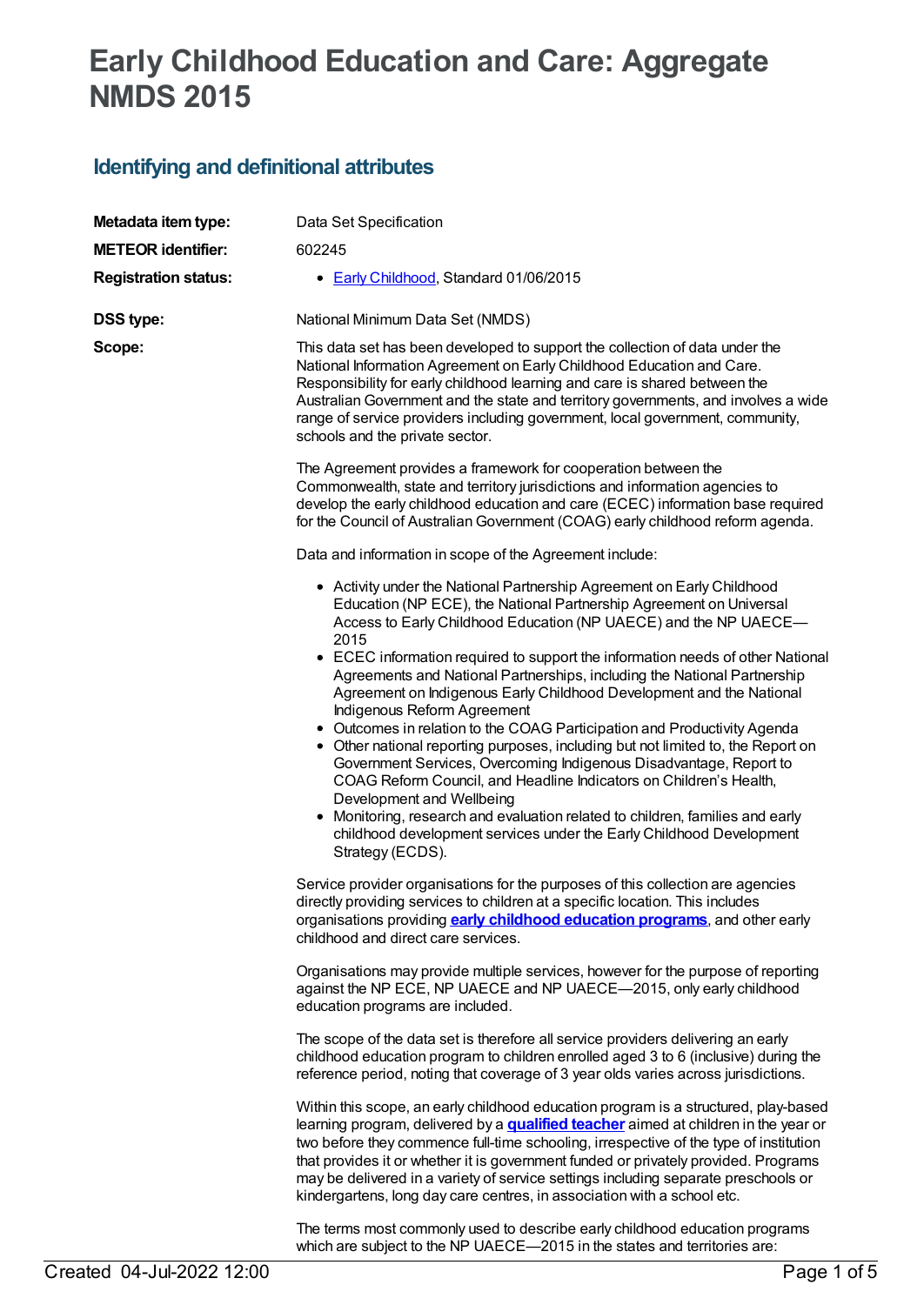- Kindergarten Queensland, Western Australia, Tasmania
- Kindergarten or Preschool Victoria, South Australia
- Preschool New South Wales, Northern Territory, Australian Capital Territory.

An early childhood education program may or may not be delivered in such a way that meets the Universal Access goal. The requirements for Universal Access are listed below.

The NP UAECE—2015 is a commitment to joint Commonwealth, State and Territory action to provide universal access to **quality early [childhood](https://meteor.aihw.gov.au/content/606533) education programs**.

Universal access means that every child, in the year before they commence fulltime schooling, has access to:

- quality early childhood education program(s)
- delivered for at least 600 hours per year
- in a form that meets the needs of children, parents and community
- and at a cost that does not present a barrier to participation.

To apply the requirements of the NP UAECE—2015 to the data set, a 'quality' early childhood education program is a program which is delivered in the year before fulltime schooling by a qualified early childhood teacher, in accordance with the Early Years Learning Framework and the National Quality Standard.

Monitoring information is to be maintained for the previous NP ECE and NP UAECE where possible. However, specific data elements, data definitions and terminologies in the data set conform to those used in the NP UAECE—2015.

The aggregate level collection supports information to be collected at the teacher and service provider organisation level.

The information is to be collected within the reference period in August to enable comparison with schools' data collected in August each year.

## **Collection and usage attributes**

| <b>Statistical unit:</b>               | Service provider organisation                                                                                                                                                                                                                                                                                                                                                                                                                                                                                                                                                                                                                                                                                            |  |  |
|----------------------------------------|--------------------------------------------------------------------------------------------------------------------------------------------------------------------------------------------------------------------------------------------------------------------------------------------------------------------------------------------------------------------------------------------------------------------------------------------------------------------------------------------------------------------------------------------------------------------------------------------------------------------------------------------------------------------------------------------------------------------------|--|--|
|                                        | Person (employed)                                                                                                                                                                                                                                                                                                                                                                                                                                                                                                                                                                                                                                                                                                        |  |  |
| Implementation start date:             | 01/07/2015                                                                                                                                                                                                                                                                                                                                                                                                                                                                                                                                                                                                                                                                                                               |  |  |
| Comments:                              | The glossary items supporting this national minimum data set include:                                                                                                                                                                                                                                                                                                                                                                                                                                                                                                                                                                                                                                                    |  |  |
|                                        | • Early childhood education and care contact worker<br>• Qualified early childhood teacher<br>• Early childhood education program<br>• Quality early childhood education program                                                                                                                                                                                                                                                                                                                                                                                                                                                                                                                                         |  |  |
|                                        | Please note that the National Partnership Agreement on Universal Access to Early<br>Childhood Education-2015 uses the word 'programme' where the National<br>Partnership Agreement on Early Childhood Education and the National Partnership<br>Agreement on Universal Access to Early Childhood Education used the word<br>'program'. Throughout the ECEC DSS, aggregate NMDS and unit record level<br>NMDS, all references to 'program' should therefore be taken to read 'programme'<br>as appropriate. This reflects a change in nomenclature in the National Partnership<br>Agreement on Universal Access to Early Childhood Education-2015 and does<br>not alter the interpretation of the dataset specifications. |  |  |
| <b>Source and reference attributes</b> |                                                                                                                                                                                                                                                                                                                                                                                                                                                                                                                                                                                                                                                                                                                          |  |  |

| <b>Submitting organisation:</b> | Early Childhood Data Sub Group (ECDSG)        |
|---------------------------------|-----------------------------------------------|
| Steward:                        | <b>Early Childhood Data Sub Group (ECDSG)</b> |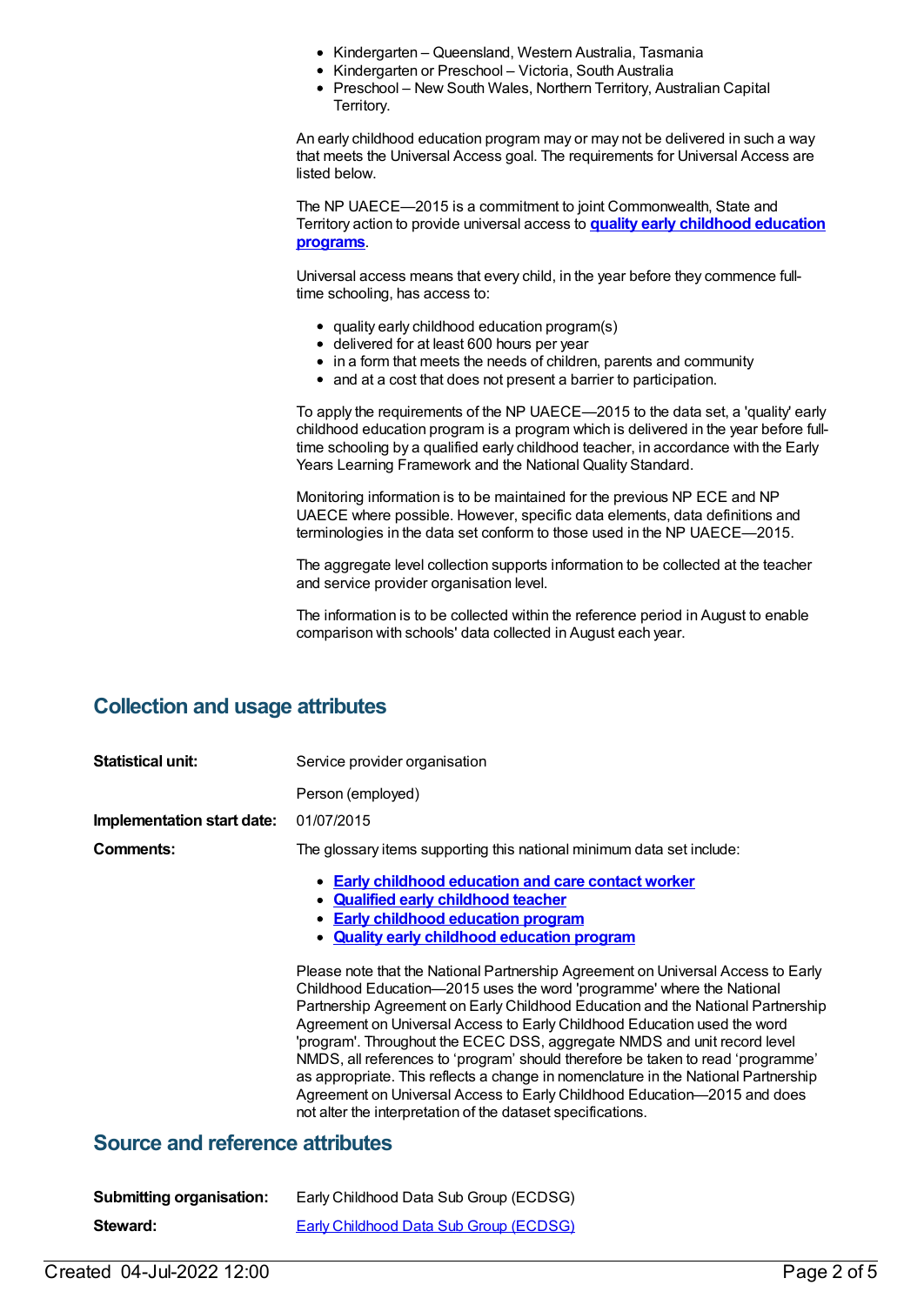| Origin:                                                     | National Partnership Agreement on Early Childhood Education                                                           |  |
|-------------------------------------------------------------|-----------------------------------------------------------------------------------------------------------------------|--|
|                                                             | National Partnership Agreement on Universal Access to Early Childhood Education                                       |  |
|                                                             | National Partnership Agreement on Universal Access to Early Childhood Education<br>$-2015$                            |  |
| <b>Reference documents:</b>                                 | National Information Agreement for Early Childhood Education and Care, 2009-<br>2013                                  |  |
| <b>Relational attributes</b>                                |                                                                                                                       |  |
| <b>Related metadata</b><br>references:                      | Supersedes <b>Early Childhood Education and Care: Aggregate NMDS 2014</b><br>• Early Childhood, Superseded 01/06/2015 |  |
|                                                             | Has been superseded by <b>Early Childhood Education and Care: Aggregate NMDS</b><br>2016                              |  |
|                                                             | • Early Childhood, Superseded 24/07/2018                                                                              |  |
|                                                             | See also <b>Early Childhood Education and Care: Unit Record Level NMDS 2015</b>                                       |  |
|                                                             | • Early Childhood, Superseded 24/07/2018                                                                              |  |
| <b>Implementation in Data Set</b><br><b>Specifications:</b> | <b>Early Childhood Education and Care DSS 2015Early Childhood, Standard</b><br>01/06/2015                             |  |

*Implementation start date:* 01/07/2015

**Metadata items in this Data Set Specification** Show more detail